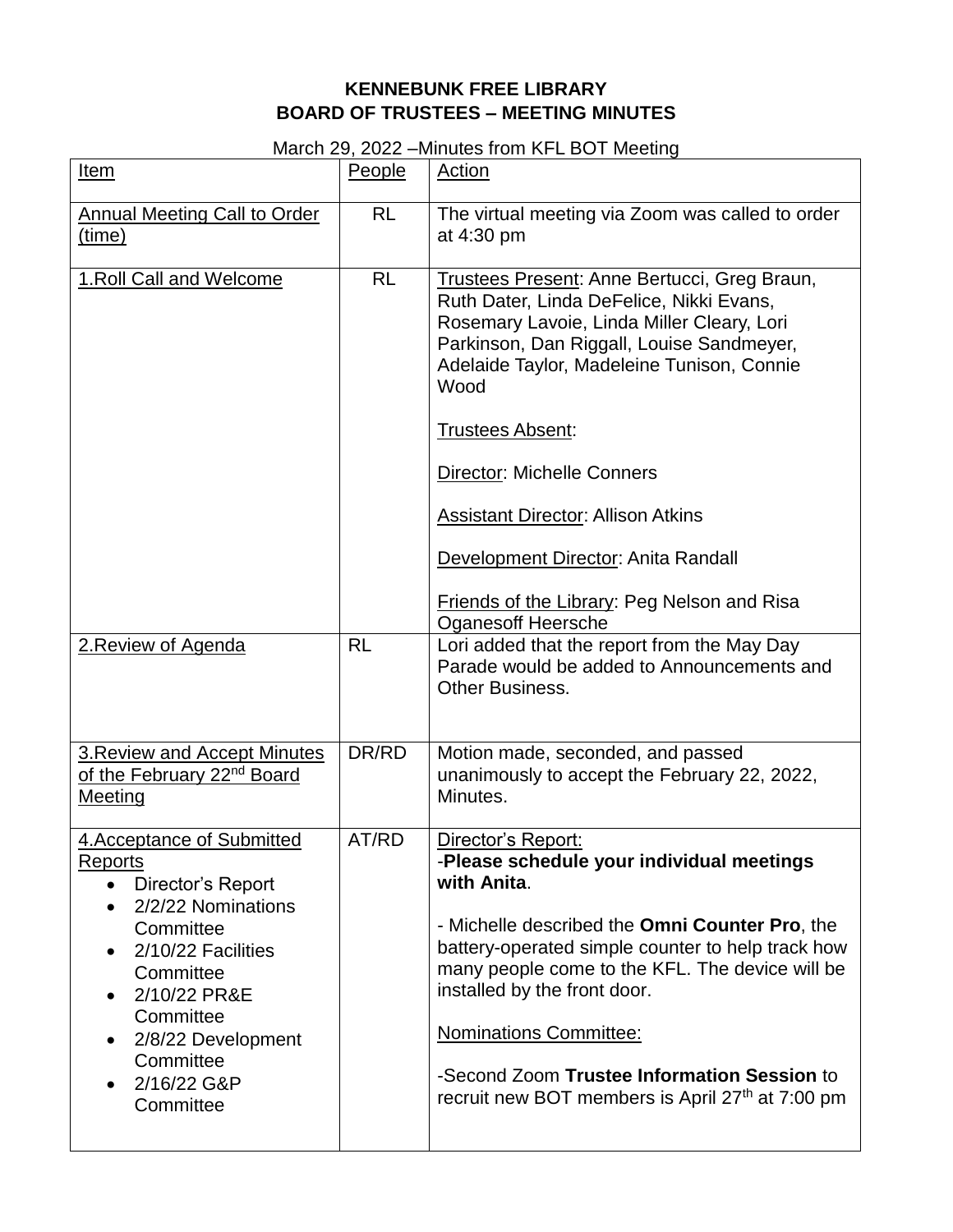|                                          |           | <b>Facilities Committee:</b>                                                                                                                                                                                                                                                                                                                                                                                                                                                 |
|------------------------------------------|-----------|------------------------------------------------------------------------------------------------------------------------------------------------------------------------------------------------------------------------------------------------------------------------------------------------------------------------------------------------------------------------------------------------------------------------------------------------------------------------------|
|                                          |           | Tyler Barter, an architect with Oak Point<br><b>Associates has been invited to attend the April</b><br>meeting to help the committee with "Solving"<br>Space Needs." Tyler will give Facilities some<br>insight as to what steps can be taken to begin to<br>act on this specific Strategic Plan Goal: best use<br>of current building footprint, how small<br>changes/additions (internal or external) can make<br>a difference (or not), where/if we can expand at<br>all. |
|                                          |           | <u> PR&amp;E:</u>                                                                                                                                                                                                                                                                                                                                                                                                                                                            |
|                                          |           | -Pi(e) Day Sale raised \$480.                                                                                                                                                                                                                                                                                                                                                                                                                                                |
|                                          |           | Development Committee:                                                                                                                                                                                                                                                                                                                                                                                                                                                       |
|                                          |           | -The committee is looking to revise the current by-<br>laws related to the Development Committee and<br>to determine what the committee's role going<br>forward will be.<br>- The April meeting has been canceled.                                                                                                                                                                                                                                                           |
|                                          |           | G&P:                                                                                                                                                                                                                                                                                                                                                                                                                                                                         |
|                                          |           | -Louise will address the Collection Policy and<br>Procedures and the Corona Virus Vaccination<br><b>Policy in New Business</b>                                                                                                                                                                                                                                                                                                                                               |
| 5. Report from Friends of the<br>Library | PN/ROH    | -The Google calendar is available for scheduling<br>volunteers working in the Book Room on<br>Wednesdays and Fridays.                                                                                                                                                                                                                                                                                                                                                        |
|                                          |           | -The Friends donated five lovely baskets for the<br><b>March Madness Auction</b>                                                                                                                                                                                                                                                                                                                                                                                             |
|                                          |           | -Attend the Friends meeting on April 11 via Zoom<br>at 5:30 pm                                                                                                                                                                                                                                                                                                                                                                                                               |
|                                          |           | https://networkmaine.zoom.us/j/81861391139                                                                                                                                                                                                                                                                                                                                                                                                                                   |
|                                          |           | -Please join the Friends if you haven't already<br>become a member.                                                                                                                                                                                                                                                                                                                                                                                                          |
| 6.Strategic Plan                         | <b>NA</b> | No updates                                                                                                                                                                                                                                                                                                                                                                                                                                                                   |
|                                          |           |                                                                                                                                                                                                                                                                                                                                                                                                                                                                              |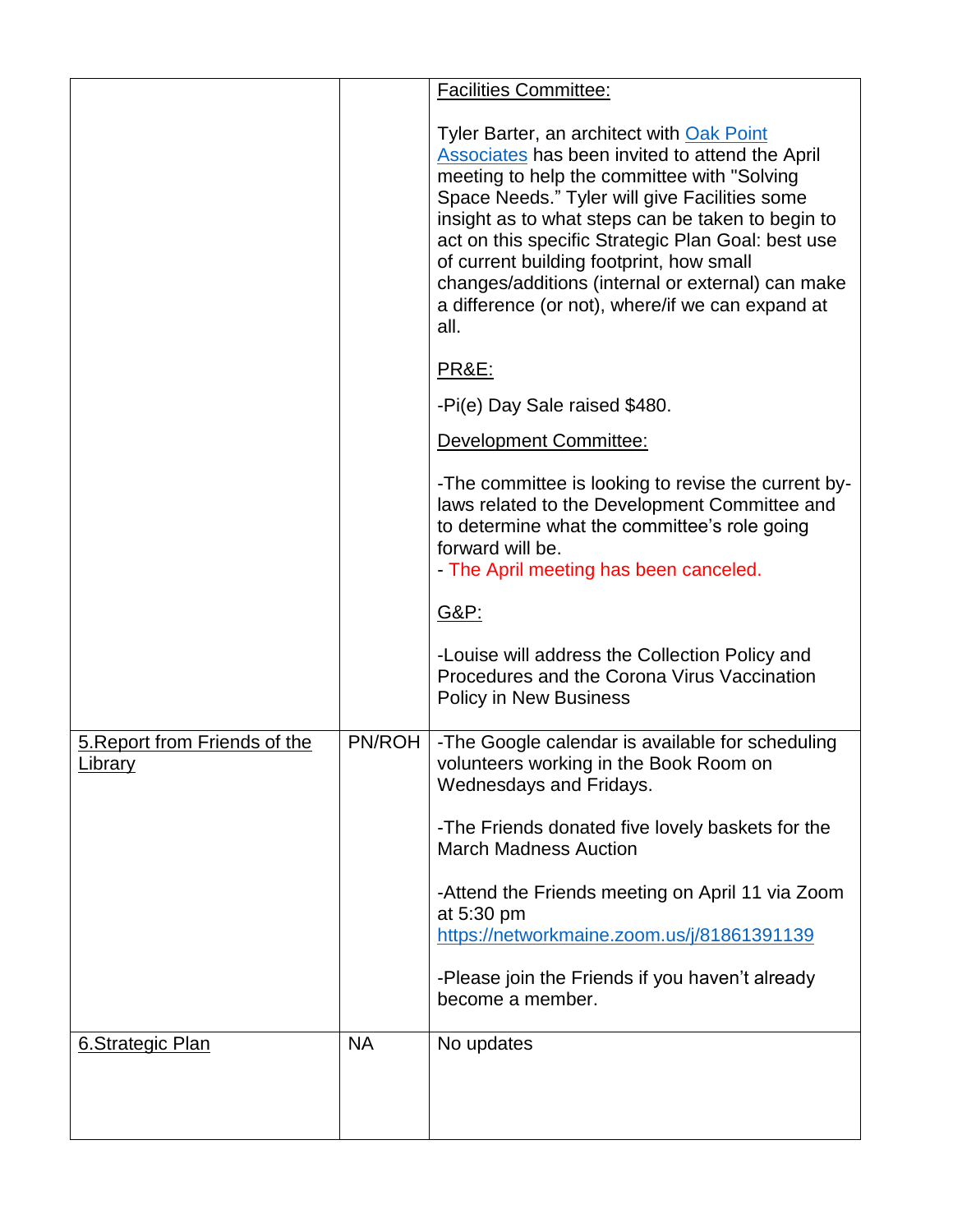| <b>7.Old Business</b><br><b>Collection Policy and</b><br><b>Procedures (Second</b><br>Reading)                                                    | LMC/AT | -Motion made, seconded, and passed<br>unanimously to accept Collection Policy and<br>Procedures.                                                                                                                                                                                                                                                                                                                                                                                                                                                                                                                                                                                                                                                                    |
|---------------------------------------------------------------------------------------------------------------------------------------------------|--------|---------------------------------------------------------------------------------------------------------------------------------------------------------------------------------------------------------------------------------------------------------------------------------------------------------------------------------------------------------------------------------------------------------------------------------------------------------------------------------------------------------------------------------------------------------------------------------------------------------------------------------------------------------------------------------------------------------------------------------------------------------------------|
| <b>8.New Business</b><br>• Corona Virus<br><b>Vaccination Policy</b><br>(First Reading)                                                           | DR/LD  | -Michelle reached out to the Town and is using<br>their Covid template with some changes, as the<br>Town's template is more detailed. The KFL Policy<br>refers to the CDC for current updates instead of<br>including them in the policy and then having to<br>change the as the CDC changes its policy.<br>-Louise proposed having one reading because of<br>the immediacy of the situation.<br>- Motion made, seconded, and passed<br>unanimously to accept the Corona Virus<br><b>Vaccination Policy</b>                                                                                                                                                                                                                                                         |
| 9. Announcements and Other<br><b>Business</b><br>May Day Parade<br>$\bullet$<br>update<br><b>BOT Education Series:</b><br><b>Director's Goals</b> |        | May Day Parade:<br>-Linda MC gave an update from the May Day<br>Parade Steering Committee.<br>-May Day Parade will be part of the Town's May<br>Day Festival on Saturday, May 7 <sup>th</sup> .<br>-KFL theme is "Libraries Inspire" and will have<br>volunteers carrying signs and banners and<br>pushing three book carts decorated to show all<br>the KFL's offerings.<br>-Contact Linda MC to participate.<br><b>BOT Education Series: Director's Goals</b><br>-Please review Michelle's "2022 Director Goals"<br>report dated March 23, 2022.<br>-Michelle noted that the timelines, where<br>applicable, are indicated by Quarters that align<br>with the KFL fiscal year. Q1=July-September,<br>Q2=October-December, Q3=January -March and<br>Q4=April-June. |